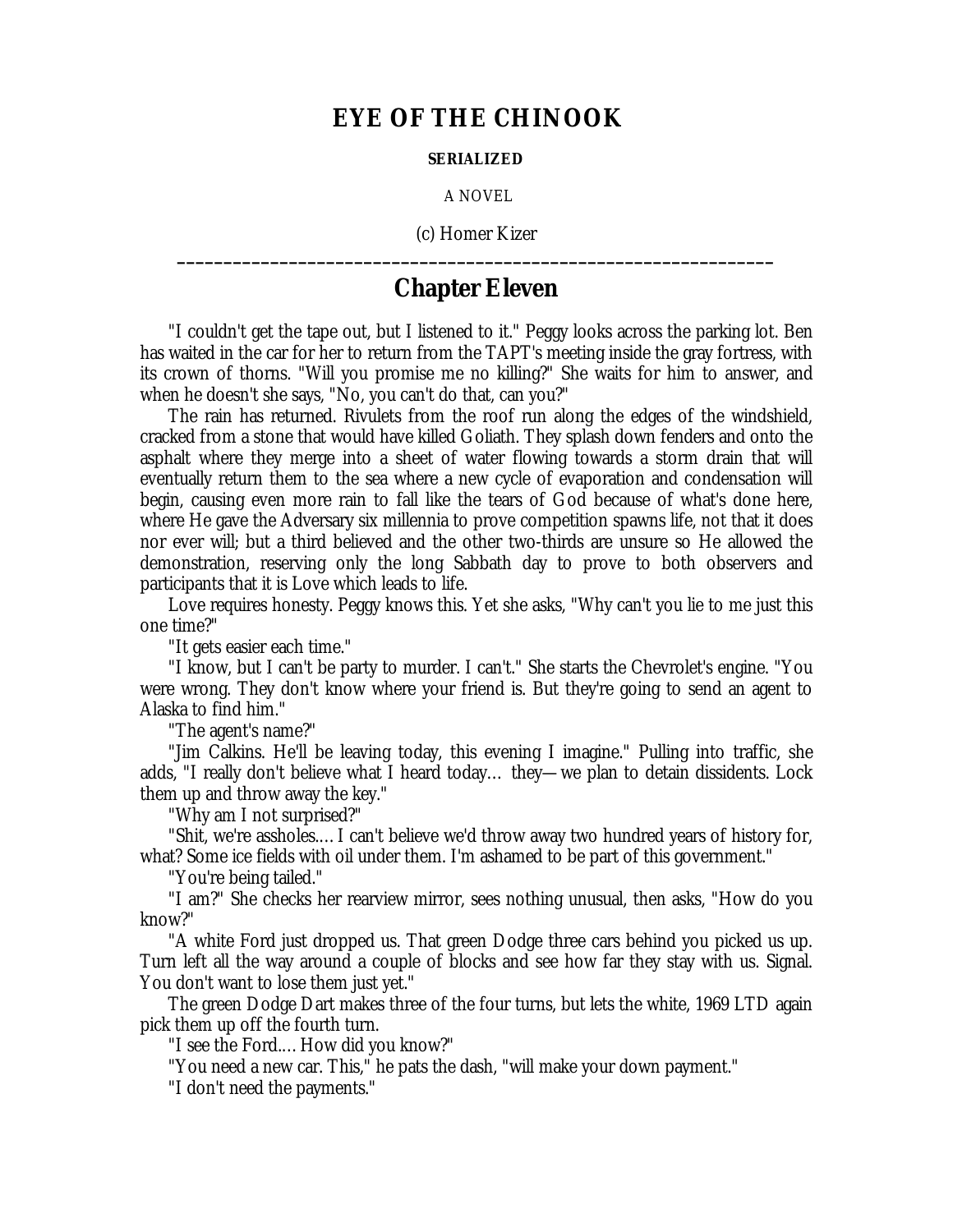"Then don't buy anything too expensive." He takes from his wallet a hundred dollar bill and sticks it in her purse. "There's a gas station ahead. Pull in there and go to the bathroom. Call a cab to take you home. I'll drive off while you're inside. They're not prepared to follow both of us. The embassy will make arrangements with a local dealer for the financing of your next car."

"I like this car. Where are you going with it?"

"Maybe we can get it back to you in a few weeks."

"No, you're not telling me what to do with my car, understand. You just settle back and we'll go for a drive. I take it you're going to Alaska."

"I wasn't leaving— "

"Yes, you are… from however far it takes to lose our tail. You watch them and I'll watch the road."

He sees her check her rearview mirror before she eases her speed higher, first five miles, then ten miles over the artificially low speed limit. She runs slightly faster than the flow of traffic as minutes and miles blur, both taking them farther and farther west into hills, then low mountains, past bare forests, fields of corn stubble and three dead deer, the first two identifiable as does. Alongside the road every half mile or so is a squashed raccoon or a skunk, once a beaver, another time a mink, several times opossums, an old black dog with an all-white muzzle, and outside of Keyser, a cat without a tail. They begin a game of guessing what species will they next find dead. He guesses *raccoon* each time, for there seems to be more of them. But by the time they parallel the River, she is ahead of him. It is very dark, late, and they are nearly out of gas for the second time.

"Anyone behind us?" she asks as she turns her Chevrolet into the only station they have found open for more than an hour.

"Not close."

"If my calculations are correct, they're forty miles behind us, out of gas and in the mountains far enough that their radio doesn't work. I suspect they'll spend the rest of tonight sleeping in their car."

"Where are we?"

"Louisville is that way," she points westward. "But I'm thinking about crossing the river at Cincinnati, dropping you off there, then looping back to Washington on the toll road. I won't quite make work on time, but I'll come close."

"You'll have explaining to do."

"Not if I get to the President first. We can't be interning citizens, not again."

"What if he has approved the camp?"

"Then he'll have my resignation on his desk before I leave his office, and the Press Corp will have something to write about. The Washington buzz will sound like Fourth of July fireworks. Watergate will be nothing compared to this."

"You'll find yourself in that camp."

"No way. They wouldn't dare. I'm far too well known."

"You don't understand, the first instinct of every entity is self-preservation. A cornered democracy is no different than a cornered skunk," he points at a flattened skunk on the road's graveled shoulder. "It might not attack you like a rabid animal will, but it'll do whatever is necessary to preserve itself."

"Are you talking about the United States or about Israel?"

"If your Abraham Lincoln would've had a nuclear warhead in 1861, he would've used it. We are no different."

"Who? The U.S. or Israel?"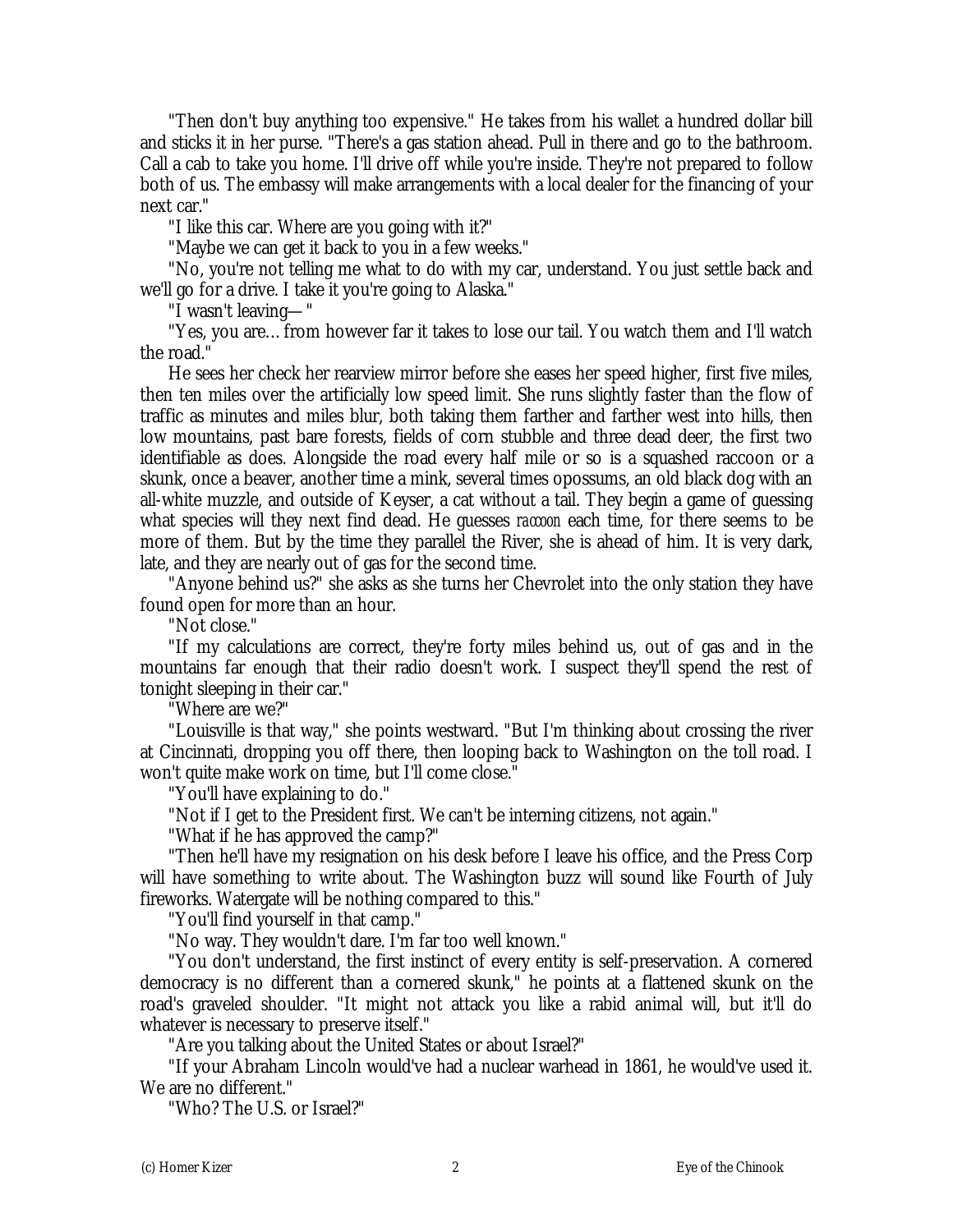"They're the same."

"A first strike launch?"

"In distance, how many of my nation Israel have we driven through so far tonight? Dozens or hundreds?"

"Are you implying that Israel will launch on threat?"

"We are not a large country that can use distance as your Abraham did."

"Are we talking about Alaska?"

"Your Abraham suspended your Constitution because doing so was necessary to preserve the Union. We will also do whatever is necessary."

"A preemptive strike?"

"If it were necessary."

She watches him without speaking, her Visa card in hand to pay for her gas. Yes, official U.S. policy since the Yom Kippur war has been to give Israel whatever aid necessary to ensure the country's survival so a nuclear exchange isn't threatened, but never before has Israel threatened a first strike launch. Admittedly, he isn't a spokesperson for their government. However, he is privy to what their security establishment is actually thinking. So what is she to make of a *cornered democracy*? And of her own government suspending constitutional protections as it is alleged to have done during the Civil War? Well, actually did. And she begins to slowly shake her head as if she truly cannot believe any of what has happened in the past two days. When she began her day yesterday, she never anticipated standing in the cool darkness of a Kentucky night with an Israeli agent. She couldn't have even conceived the thought. But here she is, wondering about nuclear security as cold-hardy gnats cloud around overhead lights.

The gas is almost a dollar a gallon. No wonder the station can afford to stay open all night.

Somewhere to the south of them Cormac McCarthy writes about the humanity of derelicts, but the survival of humanity is really at issue. If Israel launches weapons at Baghdad, Tehran, Damascus, Cairo— even one kiloton devices— then what? Russia will have to react, as will the President, Germany, France. Skies will be filled with missiles. The biggest player remaining will be China with its army of two hundred million, the Biblical number given for Armageddon. Neither derelicts nor the rich will be able to quench their thirst as they fry in hellish flames that devour the accumulated garbage of a historical record proving people are unable to govern themselves. Gehenna isn't a mystical place, but Old Jerusalem's garbage dump where worms never died but were changed into flies to blow newly arrived carcasses of dogs and derelicts and dissident Democrats who voted to cut Defense spending.

Is the answer then to send in the United Nations, thereby surrounding Jerusalem with armies, turning Israel into one large interment camp? That makes sense. Convert moderates into zealots. Then how many Zionist scientists would be building bombs to free Israel? All they would need is enriched uranium, and that can be stolen, the danger posed by the Alaskan terrorists.

As long as security is tight and those Alaskan terrorists remain poorly organized, they present no serious threat to the country or to the world. But if they were to make a deal, raw uranium for a device, the proliferation lid would be off. Every terrorist of every nationality would feel undressed without his or her own bomb. Every Zionist would demand a bomb. A worldwide holocaust would be assured. How does that song go about staying serene and calm when Alabama gets the bomb? Why not Alabama if Alaska has one?

She understands Estes' and Florchiner's position: the terrorists have to be ruthlessly stopped before the situation gets completely out of control. She should be supporting that